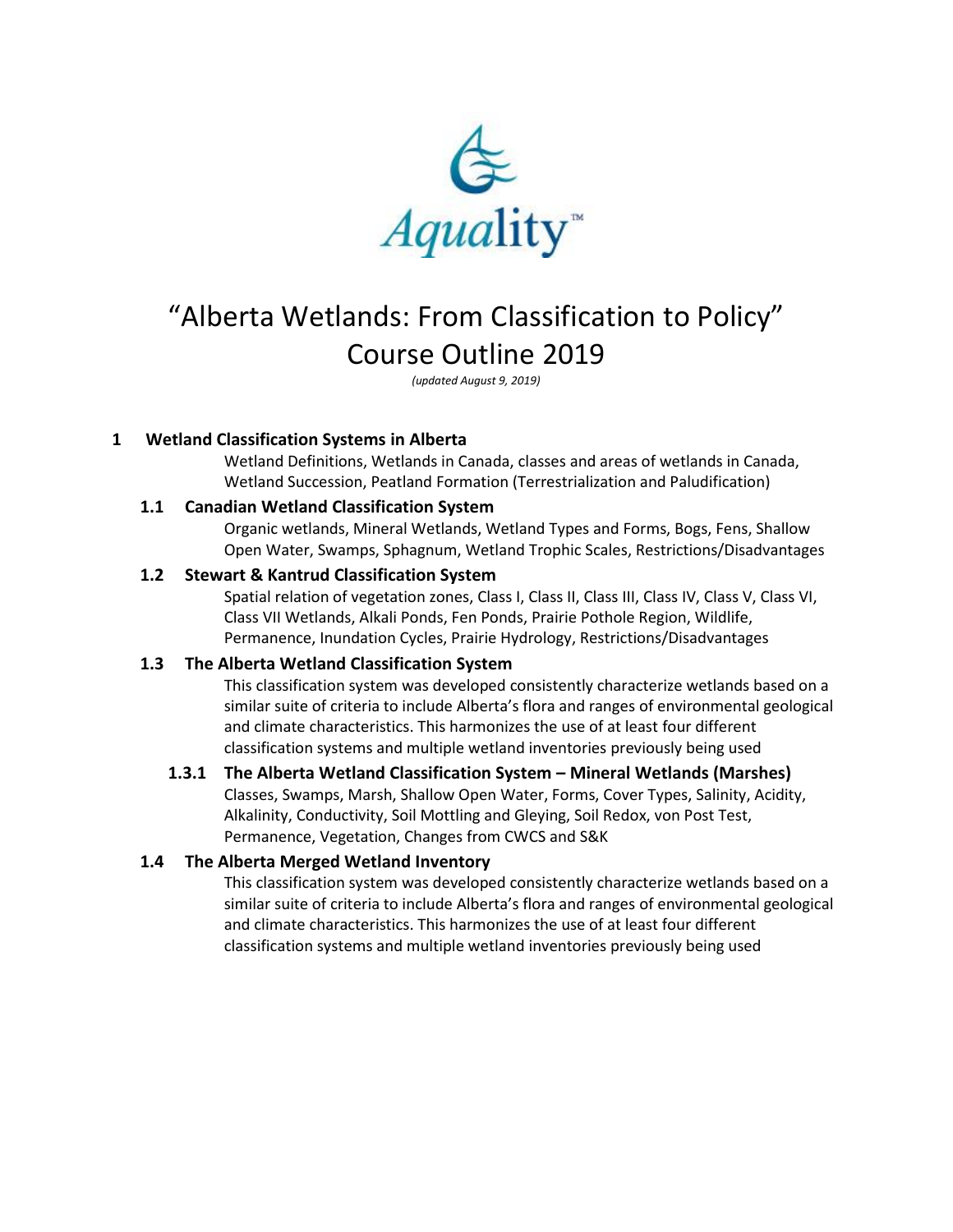## **2 Wetland Legislation, Regulations, Policy and Regulatory Bodies**

# **2.1 Water and Provincial Legislation**

- **2.1.1 Environmental Protection and Enhancement Act**
- **2.1.2 Water Act**
- **2.1.3 Public Lands Act**
- **2.1.4 Natural Resources Transfer Act**
- **2.1.5 Surveys Act**
- **2.1.6 Agriculture Operations Practices Act**

# **2.1.7 Responsible Energy Development Act**

AER Regulations, Directives and Schedules

Responsible Energy Development Act, Single Regulator, Enhanced Approval Process, Directives, Releases into Wetlands, Spill Reporting Requirements for Releases in Wetlands

# **2.3 Water and Municipal Legislation**

Municipal Government Act, Flood Recovery and Reconstruction Act, Environmental Reserves, Riparian Areas, Flood Hazard Mapping

## **3 Alberta Wetland Policy**

What is Policy, Policy Goals, Key Concepts, Water for Life, Relative Wetland Value Units, Wetland Mitigation Guiding Principles, Avoidance, Minimization and Replacement, Replacement Ratios, Restorative and Non-Restorative Techniques, In-Lieu Fee Payments, Mitigation Banking, White Zone vs. Green Zone Implementation, Introduction to Wetland Directives, Guides and Tools, Criticisms

## **3.1 Wetland Value Metrics and Valuation**

Functional Groups, Biodiversity, Water Quality Improvement, Hydrologic Function, Human Value, Abundance, Value Category, Relative Wetland Value Units, Replacement Ratios

## **3.2 Alberta Wetland Delineation and Identification Directive**

Delineation Protocol, Hydrophytic Vegetation, Boundary, Delineation Pathways, Desktop Pathways, Aerial Photo Interpretation, Climate Model, Field Assessments

## **3.3 Wetland Regulations**

Wetland Regulatory Requirements Guide & Application Checklist, Disturbances, Activity, Wetland Ownership, Introduction to Directives

## **3.4 Wetland Permanence Assessment Tool**

Crown ownership determination, Inundation Cycle, Deviations from Climate Norms, Aerial Photography

## **3.5 Alberta Wetland Rapid Evaluation Tool (ABWRET)**

ABWRET-A, ABWRET-D, White Zone Tool, Green Zone Tool, Valuation System, Estimated and Actual A,B,C,D Values

## **3.5.1 Desktop Assessments**

## **3.5.1.1 Air Photo Interpretation**

Aerial photos, Orthophotos, Stereo Pairs, Shape, Pattern, Tone, Texture, Delineation, Wetland Class, Vegetation Modifier, Landform Modifier